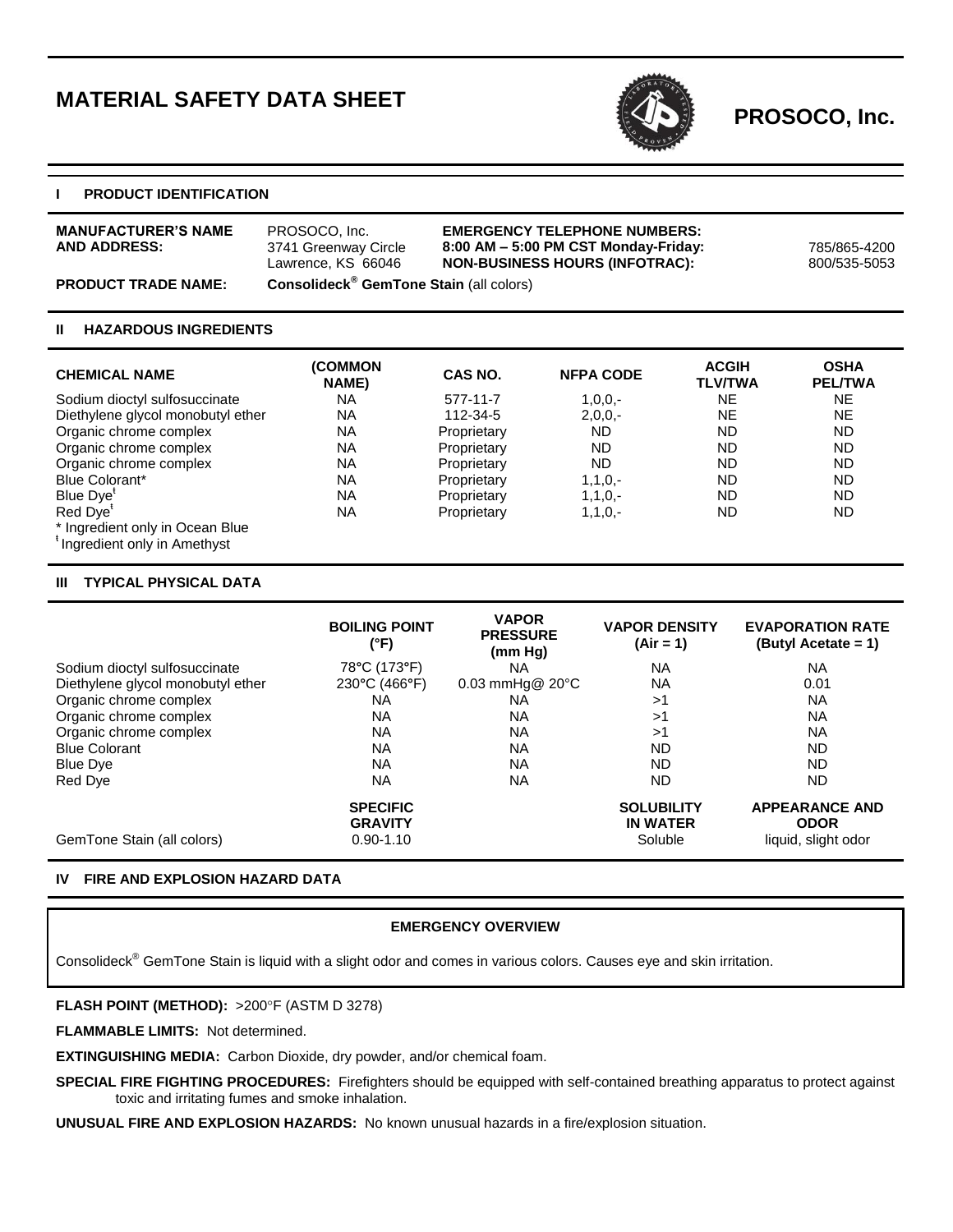# **V HEALTH HAZARD DATA**

**PRIMARY ROUTES OF EXPOSURE:** Eyes, skin, ingestion, and inhalation.

**CARCINOGEN INFORMATION:** Not listed (OSHA, IARC, NTP).

**MEDICAL CONDITIONS AGGRAVATED BY OVEREXPOSURE:** No medical conditions affected by overexposure.

**EFFECTS OF OVEREXPOSURE:** Prolonged inhalation of vapor or mist may cause brain, lung and other organ damage.

**EYE CONTACT:** May cause severe eye irritation. May cause slight corneal injury

**SKIN CONTACT:** Prolonged contact may cause slight skin irritation

**INHALATION:** Mild irritant. Effects are temporary and reversible. Vapor and mist can cause headache, nausea, and irritation of nose, throat, and lungs. Use in well-ventilated area and avoid breathing vapors.

**INGESTION:** Ingestion may cause nausea, vomiting, diarrhea and gastrointestinal irritation. Consult a physician

#### **EMERGENCY AND FIRST AID PROCEDURES:**

**EYE CONTACT:** Flush with water for at least 20 minutes. Tilt the head to prevent chemical from transferring to the uncontaminated eye. Seek medical advice after flushing.

**SKIN CONTACT:** Wash area with soap and water. Get medical attention if irritation develops or persists.

**INHALATION:** If breathing is difficult, remove person to fresh air and give artificial respiration. Call a physician or transport to a medical facility if cough or other symptoms develop.

**INGESTION: DO NOT INDUCE VOMITING.** Immediately give 2 glasses of water. Contact a physician.

# **VI REACTIVITY DATA**

#### **STABILITY:** Stable.

**CONDITIONS TO AVOID:** Protect from freezing.

**INCOMPATIBILITY (MATERIALS TO AVOID):** Avoid contact with strong oxidizing materials. Materials that reaction with water. Avoid strong acids and alkalines

**HAZARDOUS COMBUSTION OR DECOMPOSITION PRODUCTS:** Hazardous polymerization will not occur.

#### **VII SPILL OR LEAK PROCEDURES**

- **SPILL, LEAK, WASTE DISPOSAL PROCEDURES:** Refer to other sections of this MSDS for information regarding physical and health hazards, respiratory protection, ventilation, and personal protective equipment. Cover with absorbent material. Collect spilled material.
- **WASTE DISPOSAL METHODS:** Do not dump into any sewers, on the ground, or into any body of water. This product is not classified as a hazardous waste under USEPA regulations. However, regulations do prohibit disposal of any liquid waste in a sanitary landfill. Solidification/stabilization may render the product suitable for disposal in a sanitary landfill. Dispose of in a manner approved for this material or in an approved hazardous waste facility. Consult appropriate federal, state, and local regulatory agencies to ascertain proper disposal procedures. Completely drain container before disposing in a sanitary landfill. Do not attempt to clean with water.

#### **VIII SPECIAL PROTECTION INFORMATION**

- **RESPIRATORY PROTECTION:** Under normal use conditions, with adequate ventilation, no special respiratory protective equipment is required.
- **VENTILATION:** Provide adequate ventilation when using inside.
- **PROTECTIVE CLOTHING:** Wear protective clothing such as long sleeved work shirt and pants, work boots, and rubber gloves as needed to avoid prolonged skin contact. Do not allow clothing to become saturated with product. If work practices cannot be adjusted to avoid excess clothing saturation, splash resistant or Tyvek clothing and boots may be required.
- **PROTECTIVE GLOVES:** Nitrile rubber, neoprene rubber, natural rubber, or PVC.
- **EYE PROTECTION:** Safety glasses with side shields are recommended. Splash resistant goggles or a face shield should be used prevent eye contact where wind-drift and excess atomization can pose a risk.